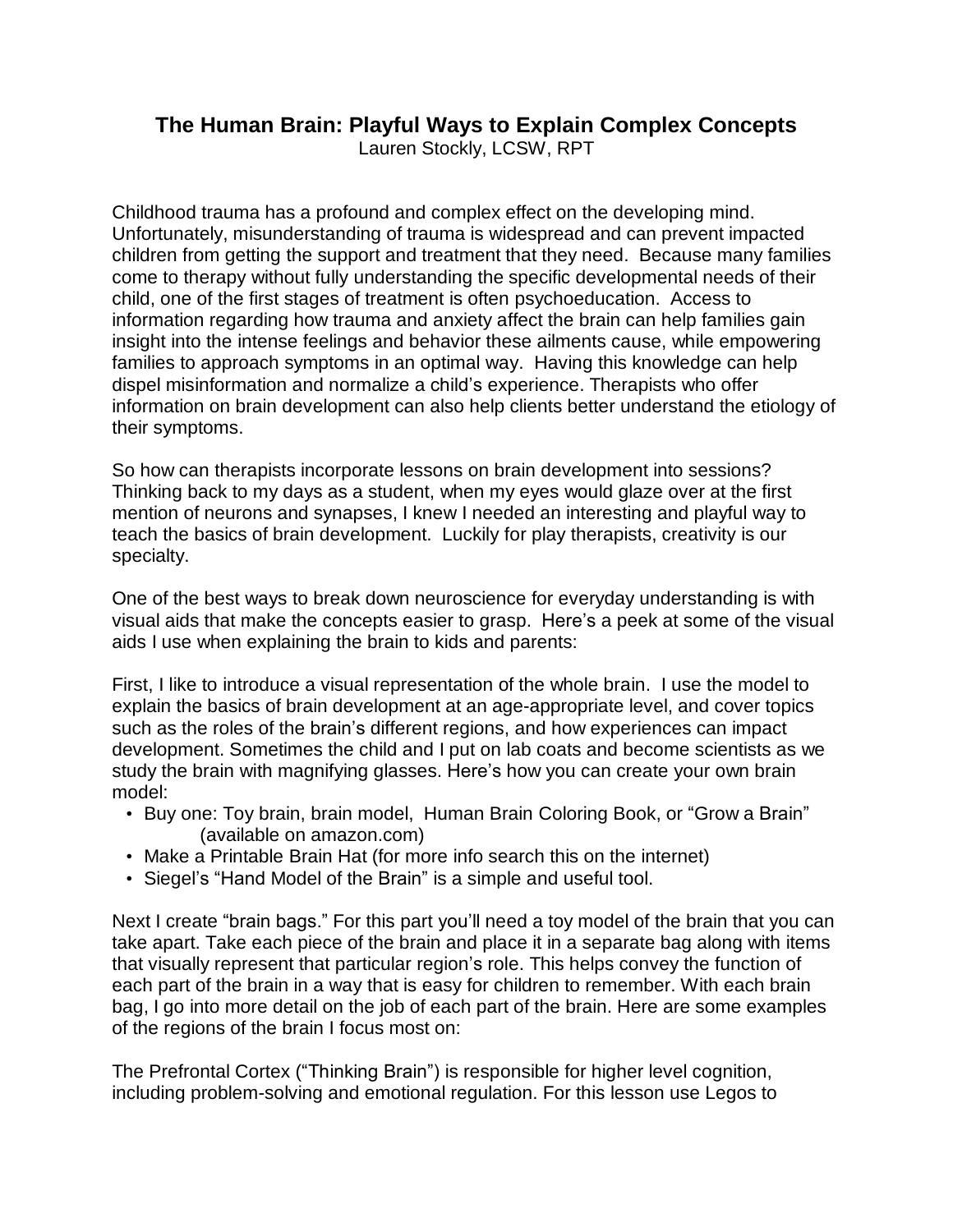explore with the client which skills are helpful when using the blocks to build. You might point out how focus and attention, planning, and frustration management are all controlled by the prefrontal cortex.

• Items in bag: Lego blocks and people

The Brain Stem ("Lizard/Reptilian Brain") is a primitive part of the brain that is responsible for basic physiological processes, like breathing, in addition to survival instincts, including triggering the "flight, fight or freeze" reaction. Illustrate the role of this part of the brain with miniatures that represent survival responses.

• Items in bag: Dinosaur/lizard (primitive/survival region), bird ("flight"), ninja ("fight"), Arctic animal ("freeze")

The Limbic System ("Emotions Brain") is the region responsible for many functions including emotions, behavior and motivations. It also works in conjunction with the brain stem to help ensure safety.

• Items in bag: Figures representing emotions (e.g., angry birds, characters from the movie "Inside Out", etc.). Alternatively, if you want to get more specific you can choose a figure to represent each part of the system (e.g., amygdala, hippocampus, etc.)

Plasticity is the brain's ability to change over the lifespan through the reorganization of neural pathways. The final bag contains a small brain mold and play dough, which I use to illustrate the concept of brain plasticity. As we mold the play dough we discuss how we are "shaping" the brain. This is an important part to cover because people often think of the brain as static. Learning about some of the physical and developmental effects of trauma can lead to a powerless feeling without knowledge of the brain's ability to change.

"Flipping Your Lid": When we "flip our lids" the emotional part of the brain takes over and limits our connection to the cortex. Explaining this concept can help clients understand the experience of being "triggered."

- Video of [Siegel](http://t.umblr.com/redirect?z=https%25253A%25252F%25252Fwww.youtube.com%25252Fwatch%25253Fv%25253DvESKrzvgA40%252526t%25253D163s&t=MTYxNTI3YzlhNTNlMGY3ZjMzODgwMTJhNTIzYjM1M2ExOTk3ZDdjMCx3eUhIY1p5QQ%25253D%25253D&b=t%25253AO5z00bBETWyt1qdkxYNMnQ&p=http%25253A%25252F%25252Fcreativesocialworker.tumblr.com%25252Fpost%25252F160155803273%25252Fbrain-psychoeducation-i-sometimes-like-to&m=1) explaining "flipping your lid" using his "hand model"
- Another version sometimes taught is the ["house](http://t.umblr.com/redirect?z=http%25253A%25252F%25252Fwww.heysigmund.com%25252Fhow-to-teach-kids-about-the-brain-laying-strong-foundations-for-emotional-intelligence-by-dr-hazel-harrison%25252F&t=YzEwN2U1YmQxNWU5NmVlMDQwMjlmMmNlOWZhMmVkYmFlZDJjYjgzYSx3eUhIY1p5QQ%25253D%25253D&b=t%25253AO5z00bBETWyt1qdkxYNMnQ&p=http%25253A%25252F%25252Fcreativesocialworker.tumblr.com%25252Fpost%25252F160155803273%25252Fbrain-psychoeducation-i-sometimes-like-to&m=1) model" of the brain. Highlight how when people interact they expect to be talking to the cortex (represented by the Lego person), but are sometimes talking to the other characters instead. Discuss the confusion this may cause (e.g., when teacher doesn't understand why a child is unfocused) and the different needs that each region of the brain has.

The movie "Inside Out," is helpful to relate the regions above to the brain in the movie. I talk about the brain stem being an alarm that triggers the feeling characters, who represent the limbic system, into overdrive. The cortex is represented by the control panel, and when the alarm sounds the panel begins to glitch, limiting the characters' abilities to control their behavior.